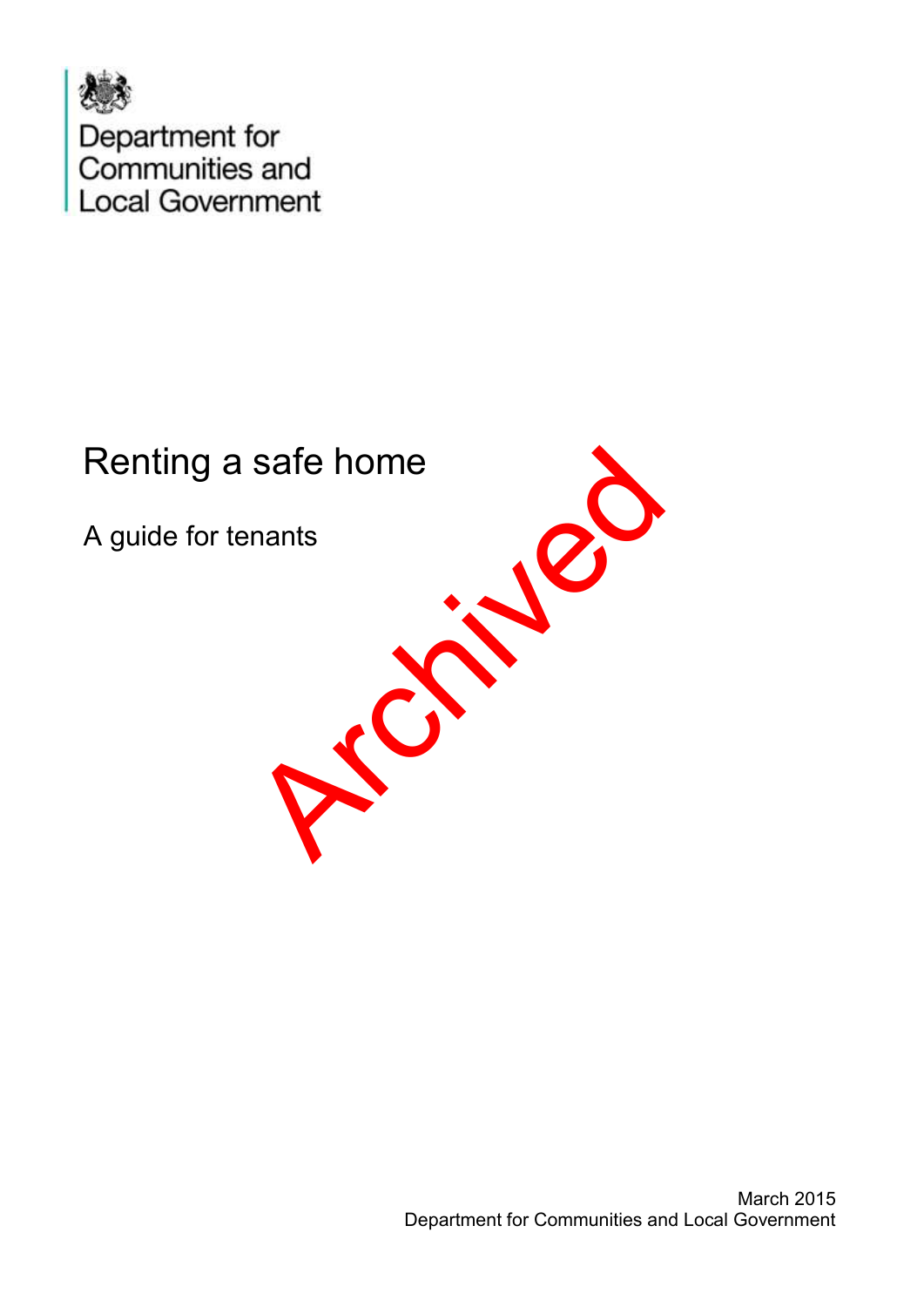

*© Crown copyright, 2015* 

*Copyright in the typographical arrangement rests with the Crown.* 

You may re-use this information (not including logos) free of charge in any format or medium, under the terms of the Open Government Licence. To view this licence, http://www.nationalarchives.gov.uk/doc/open[government-licence/version/3/](http://www.nationalarchives.gov.uk/doc/open-government-licence/version/3/) or write to the Information Policy Team, The National Archives, Kew, London TW9 4DU, or email: psi@nationalarchives.gsi.gov.uk.

R. P.

This document/publication is also available on our website at [www.gov.uk/dclg](http://www.gov.uk/dclg)

If you have any enquiries regarding this document/publication, complete the form at <http://forms.communities.gov.uk/>or write to us at:

Department for Communities and Local Government Fry Building 2 Marsham Street London SW1P 4DF Telephone: 030 3444 0000

For all our latest news and updates follow us on Twitter:<https://twitter.com/CommunitiesUK>

March 2015

ISBN: 978-1-4098-4540-9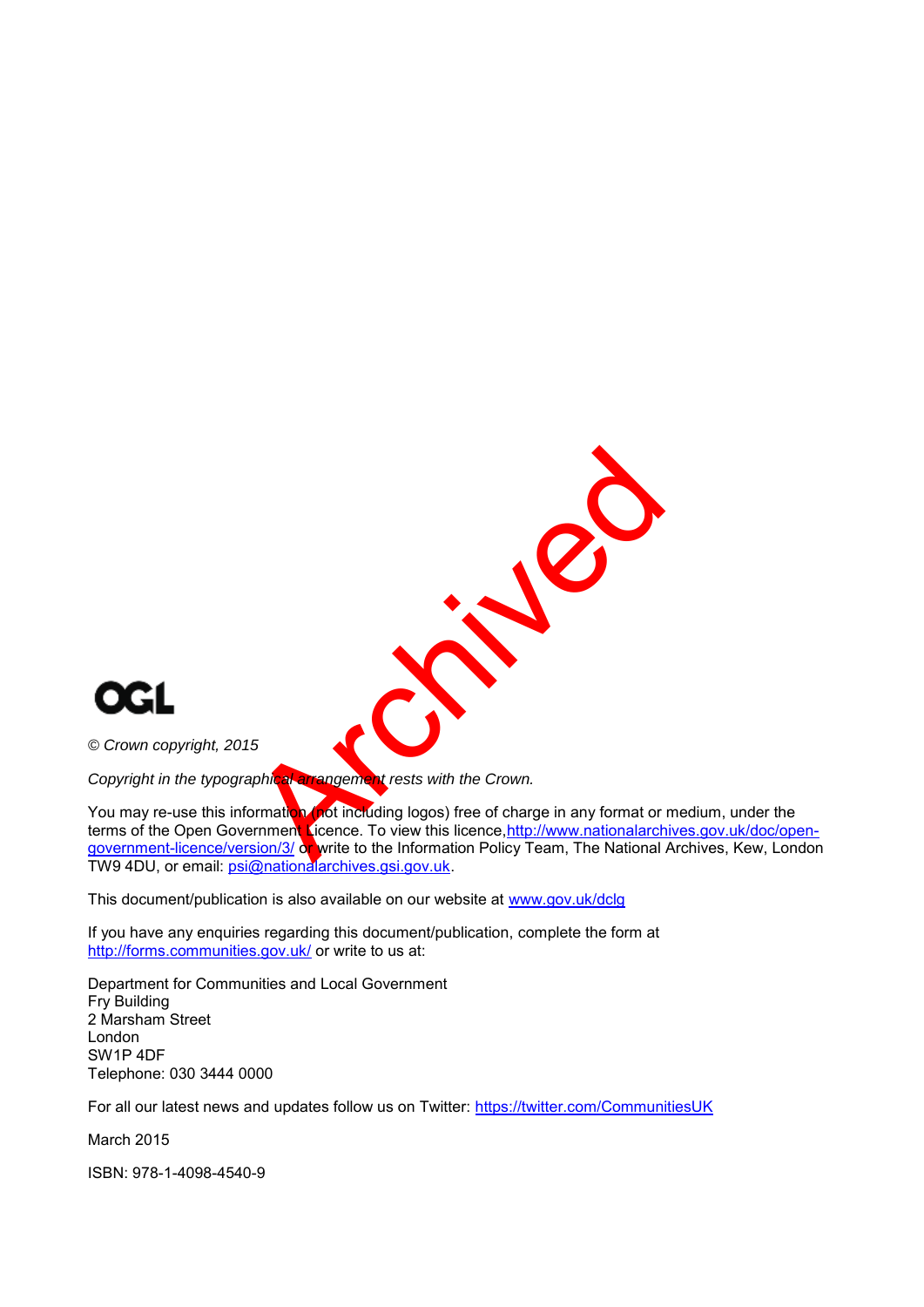# Renting a safe home

# A guide for tenants

All homes need to meet certain standards to ensure that they do not represent a risk to health and safety. This guide has been produced for tenants to identify hazards or health risks, to work out whether a property is safe and to explain what to do if it's not.

Landlords should provide tenants with a property that provides a safe and healthy environment to live in. That means regularly reviewing the condition of the property and carrying out repairs when needed. The Government's '[How to Rent](http://tinyurl.com/oyvlm78)' Guide aims to help tenants and landlords in the private rented sector understand their rights and responsibilities.

Archivese and the property that is totally free for the control of the property that is totally free of potential was been all the property you a in, and won't affect you have been all the property you a in, and won't affe The majority of landlords provide decent well maintained homes and most tenants are happy with the service they receive from their landlord. However, all properties contain things, such as stairs and electrical outlets, which are potentially hazardous. Whilst it is not possible to live in a property that is totally free of potential hazards, the risk they may become actual hazards should always be minimised.

This guide will help you know what to look out for in the property you are renting to ensure that it is safe to live in, and won't affect your health or that of your family. It also explains your landlord's obligations and what you can do if the landlord does not comply.

You will also find this guide helpful **if** you are looking for a place to live as it should help you identify any hazards in the property that might impact on your or your family's health and safety. You can always ask the landlord to remove or minimise the hazard before you agree to take up the tenancy.

## **Hazards to health and safety**

The following explains some of the most common hazards found in property and how you, as the tenant, might identify them. A full list of hazards is given at the end of the Guide. Whilst these are not common, if they are present in the property and remain unchecked they could affect your health. If you are fit and healthy the likelihood of these affecting you might be small, but they could have more affect those who are more vulnerable such as young children and the elderly.

#### **Living Environment**

**Damp and mould** can affect your health. It can cause dust mites, dampness and/or high humidity. If not tackled they can cause respiratory problems, respiratory infections, allergies or asthma. It can also affect the immune system particularly in young children.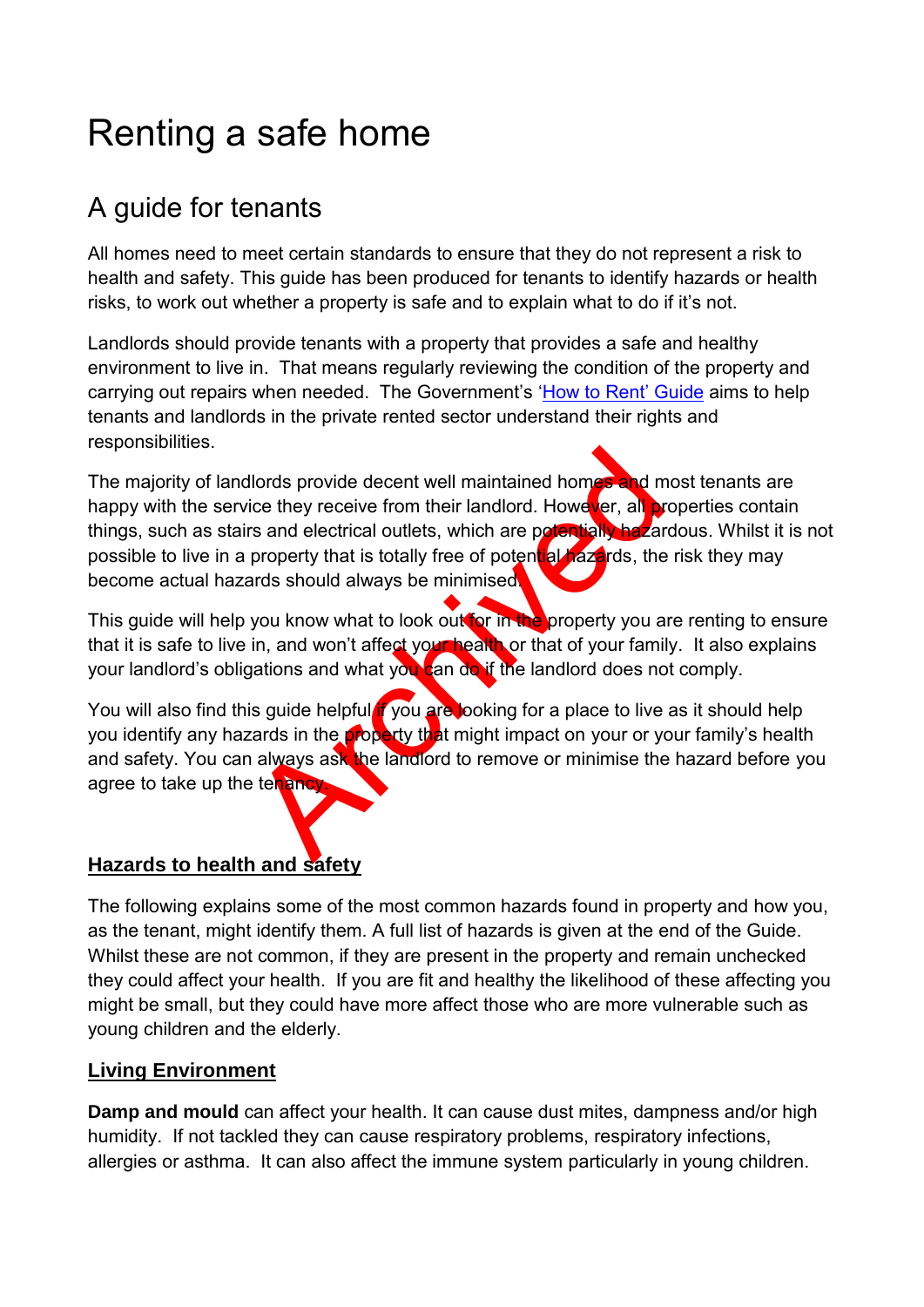Where a home is consistently too cold, this is called **Excess Cold** which can lead to flu, pneumonia and bronchitis; heart attacks or strokes, hypothermia and even death. A cold home is one that cannot be economically maintained at temperatures of between 18°C to 21°C. Likewise, **Excess Heat** can be a risk to health where a property is excessively hot. This has the potential to cause dehydration, stroke and heart attacks, breathing difficulties and infections. This is more likely to affect the elderly.

The following checks should give a good indication if there is a problem.

- **Look out for damp patches on walls and ceilings, mould, peeling wallpaper and condensation on windows. Does the property smell musty?**
- **Ask for a demonstration of the central heating. Is it working properly and do the heating controls work?**
- **If there is no central heating is there an alternative type of adequate heating? Check the property is well ventilated, do the windows open?**

#### **Pollutants**

o central heating is there an alternative type of a<br>property is well ventilated, do the windows open<br>monly used in building materials in containing asbestos are generally saite if they are it<br>do tho they can release fibres Asbestos was commonly used in building materials in the 1950s and 1960s as a fire retardant. Materials containing asbestos are generally safe if they are in good condition but it they are damaged or broken they can release fibres and dust into the air that can cause pleural disease; lung cancer or mesothelioma. Your landlord should seek professional advice on its removal. **Pesticides and other chemicals** used to treat timber mould growth and pests can cause breathing difficulties and skin diseases. **Carbon Monoxide and other gases** can be extremely toxic and cause dizziness, nausea, headaches, bronchitis and breathless and asphyxiation. Lead from paint or water/waste pipes has the potential to cause nervous disorders, mental health and behavioural problems in children.

In certain parts of the country, there is a risk to health from exposure from **Radon Gas** and you can find more details here www.ukradon.org.

Gas from cookers or heaters escaping into the atmosphere in the property can cause suffocation and explosion. **Dangerous chemicals** such as formaldehyde can be found in a variety of materials around the home, such as air fresheners and can be unpredictable at room temperature. They can cause allergies; irritation; headaches; nausea; dizziness and drowsiness.

The following checks should give a good indication if there is a problem:

- **Are the rooms well ventilated? Ask for a carbon monoxide alarm to be installed**.
- **Are the appliances properly installed and have they been maintained?**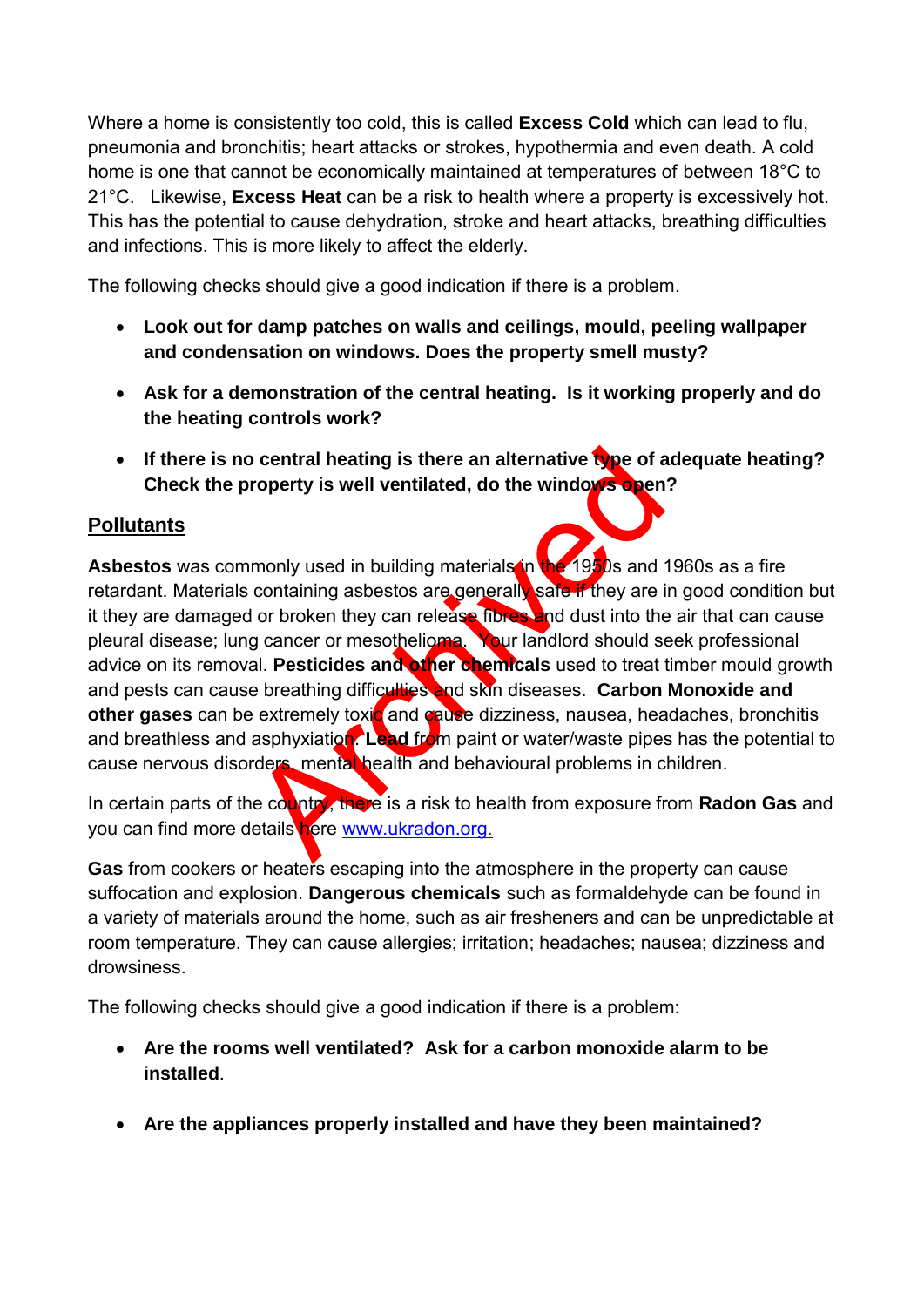**Ask to see the Gas Safety Certificate. If there are gas appliances in the property, the landlord has to have an annual gas safety check carried out by a Gas Safe registered engineer.** 

#### **Space, Security, Light and Noise**

There is a risk to health from infections, accidents and the spread of contagious diseases caused by **Crowding and Inadequate Space**. In addition to the number of occupants, factors to consider when deciding whether there is adequate space include the size of living rooms, kitchens and other recreational space. There should be adequate living area for sleeping and normal household life.

The fear caused by the risk of **Entry by intruders** where the property is not secured against unauthorised or unwanted entry can cause stress, and anguish.

The lack of adequate **Lighting** can cause depression, eyestrain and vitamin D deficiency.

The risk to health from **Noise** caused by inadequate sound insulation that allows penetration of excessive levels of noise can cause sleep disturbance; poor concentration, headaches and anxiety.

The following checks should give a good indication if there is a problem:

- **Walk through the property, is there enough room for beds and furniture? Is there adequate light?**
- **Do the doors and windows shut properly? Check windows for locks and the front door for break-in signs.**
- te Lighting can cause depression, eyestrain, and vi<br>
om Noise caused by inadequate sound in sulation is<br>
sive levels of noise can cause sleep disturbance;<br>
tiety.<br>
six should give a good indication if<br>
there is a problem<br> **If renting a flat or terrace, what do the neighbouring properties look like? Their problems can quickly become yours. Listen for noise from neighbours and**  roads. If you can, try to get a second viewing at a different time of day.

#### **Hygiene, sanitation and water supply**

Issues with **Hygiene, pests and refuse** can lead to stomach upsets, infection and diseases, asthma and allergies. The property should be free from cracks, holes or voids that would allow the entry or shelter of pests. There should be adequate provision for the storage of rubbish.

There is also a risk to health from lack of space for **personal washing** and for clothes washing and drying facilities, including drainage. The property should have an adequate **water supply** and drinking water should be supplied from the mains.

The following checks should give a good indication that there may be a problem: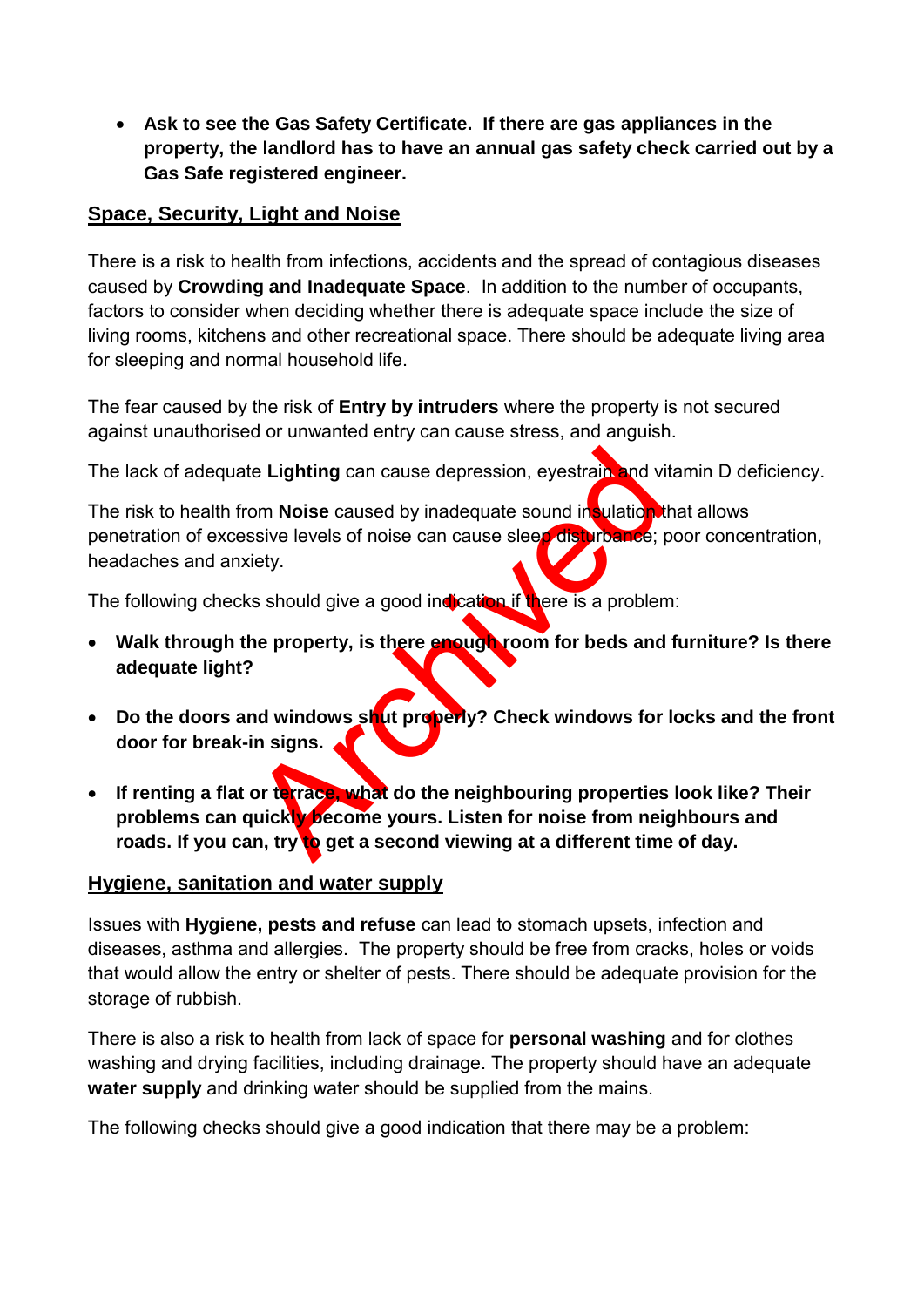- **Check the plumbing. Flush toilets and turn taps on. Check cupboards underneath sinks are dry. Check water pressure and that the water gets hot.**
- **In the kitchen, pretend to prepare a meal. Is there enough room? If white goods are included, check they're working. Look out for mice droppings and ask about refuse collection especially in any shared communal areas.**

#### **Accidents**

Risk associated from trips and **Falling** is one of the most common hazards**.** These can be associated with baths and showers, trip hazards, stairs and low balconies and windows. Falls can cause physical injuries, cuts and bruising, fractures or brain and head injuries. Elderly people are more vulnerable to these hazards.

**Electrical hazards** caused by faulty wiring and old sockets can lead to shocks, burns and even death. Electrical installations should be safe and in a good state of repair.

cal installations should be safe and in a good state of the contract of the safe and in a good state of the metericial should be safe and other electrical sphericals of the materials and ideally in the middle radio than th **Fire** in the home can lead to burns and the risk of being overcome by smoke or gas and in serious cases death. Cookers, heaters and other electrical appliances should be situated away from flammable materials and ideally in the middle rather than the end of kitchen units. They should also be regularly maintained and tested. This will also reduce the risk caused by **Flames, hot surfaces etc.** You should be particularly concerned about this if you have children under 5 years.

The following checks should give a good indication if there is a problem

- Are the floors and paths in good repair and free from trip hazards? Do the stairs **have an even tread? Can windows be firmly secured? Do balconies have a safety rail? Does the bath have a slip resistant surface?**
- **Turn lights on and off, especially with older switches. Check that plug sockets are not loose.**
- **Is the cooker located in a safe position? Is there a fire safety blanket in the kitchen? Is there a working smoke detector? How easy would it be to escape in the event of a fire?**

#### **Structural**

In cases where the property has been badly maintained this can lead to **Collision and entrapment, Explosions** and **Structural collapse.** There is a risk to health physical injury caused by trapping body parts in windows and doors etc and striking/colliding with windows and doors, and from a blast of debris, or collapse of a building caused by gas or water vapour.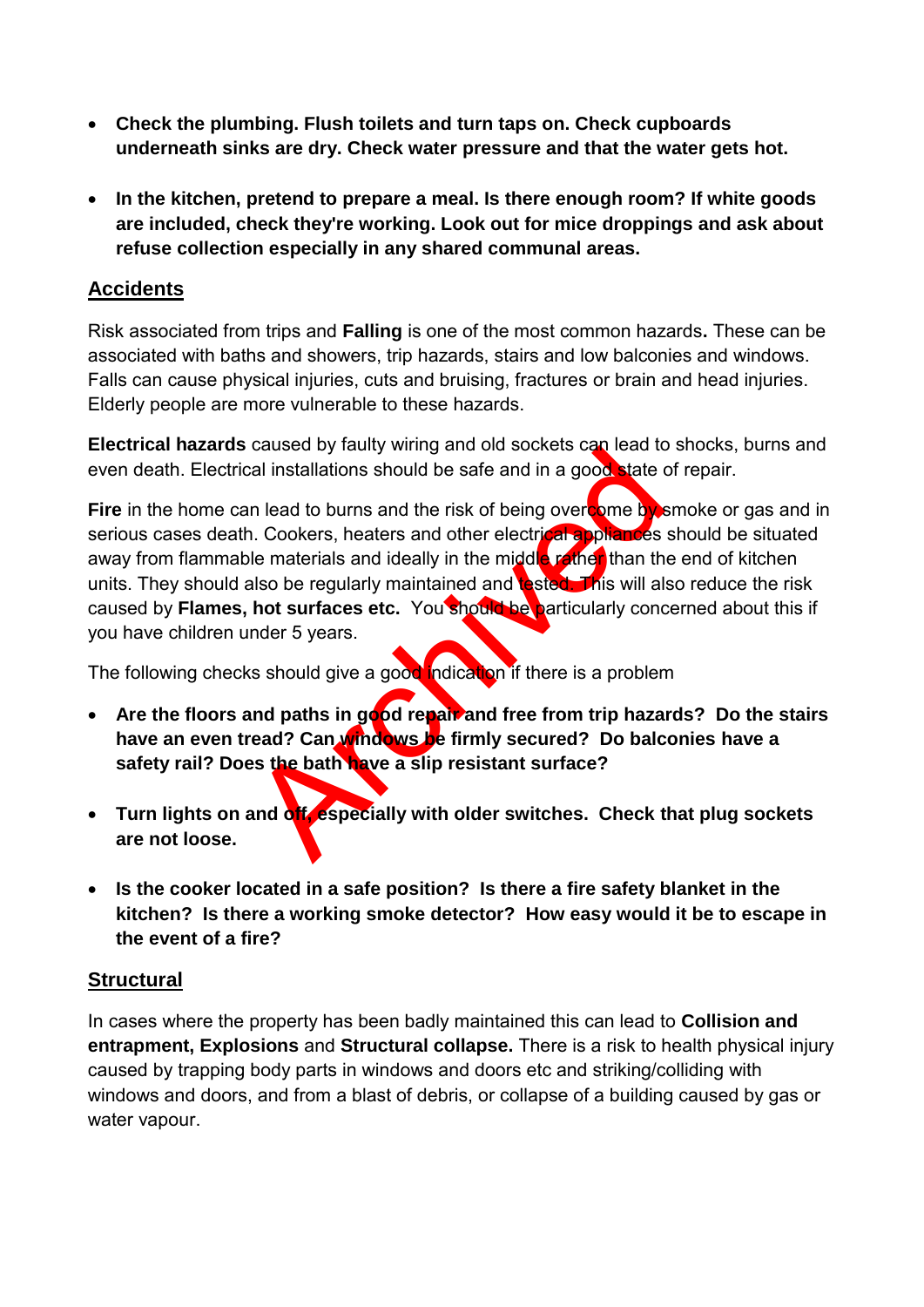**Inappropriate positioning of amenities** presents a potential risk of strains and sprains amenities and space not being appropriately positioned i.e. bath, sinks, worktops and windows should be properly sited.

The following checks should give a good indication if there is a problem:

 **Does the roof look in a good state of repair, are there lose tiles or leaking gutters?** 

## **What to do if you identify hazards?**

If you are living in the property and have concerns about its condition you should first contact the landlord or the managing agent to get it put right. Don't be frightened about raising your concerns. You have the right to live in a safe and secure home. In almost all tenancies, the landlord is by law required to keep the property in a good state of repair provided the tenant has not caused the damage. If the landlord does not carry out the necessary repairs you can take action, including where you believe a hazard has arisen by reporting the matter to the environmental health department of your local council.

ord is by law required to keep the property in a good has not caused the damage. If the landlord does r<br>from can take action, including where you believe a trouble in to the environmental health department of your or<br>hydyd If the council gets involved it will normally carry out an inspection to identify what hazards exist. They will look at the health risks related to the hazards listed below and if they find poor conditions that are a serious risk to your, or your family's health and safety, they have a duty to take action to eliminate or reduce the hazard. The council does not have to take action in every case – they will make an assessment based on the hazard criteria set out at the end of this guidance document. The local authority will not charge you for this service.

### **Repairing obligations**

The following are the minimum repairing obligations implied into all private sector tenancies granted for seven years or less, including weekly and monthly tenancies. Even if your tenancy agreement is silent about repairs or says something different this cannot override the law.

Although hazards may result because a property is in need of repair, in general, the council cannot directly get involved to require a landlord to comply with the repairing obligations. You will need to go to the county court for that and to make any claim against the landlord for disrepair. You should note the landlord is not required to carry out repairs where you or your family have caused the damage. However, a landlord has a right to carry out repairs and you must allow access. You cannot be charged for the repairs unless you caused the damage.

According to Section 11 of the Landlord and Tenant Act 1985, the landlord is always responsible for repairs to: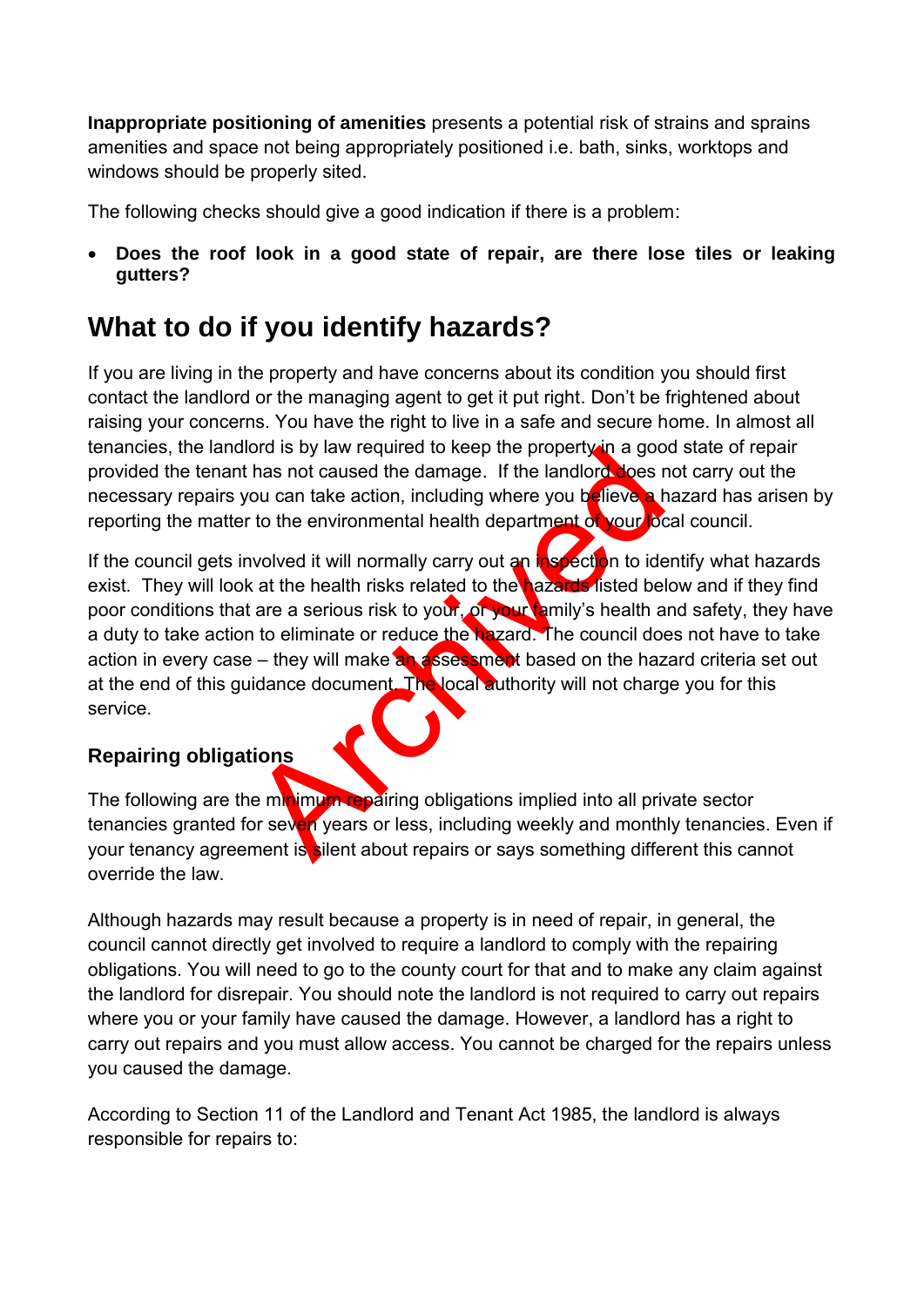- the property's structure and exterior
- basins, sinks, baths and other sanitary fittings including pipes and drains
- heating and hot water
- gas appliances, pipes, flues and ventilation
- electrical wiring
- any damage they cause by attempting repairs

The landlord is usually responsible for repairing common areas, eg staircases in blocks of flats but the tenancy agreement should confirm this.

The Landlord does not have to repair damage the tenant has caused, eg if water leaks into another flat from an overflowing bath, the tenant is responsible for paying for the repairs. Tenants are responsible for paying to put right any damage caused by their family and friends.